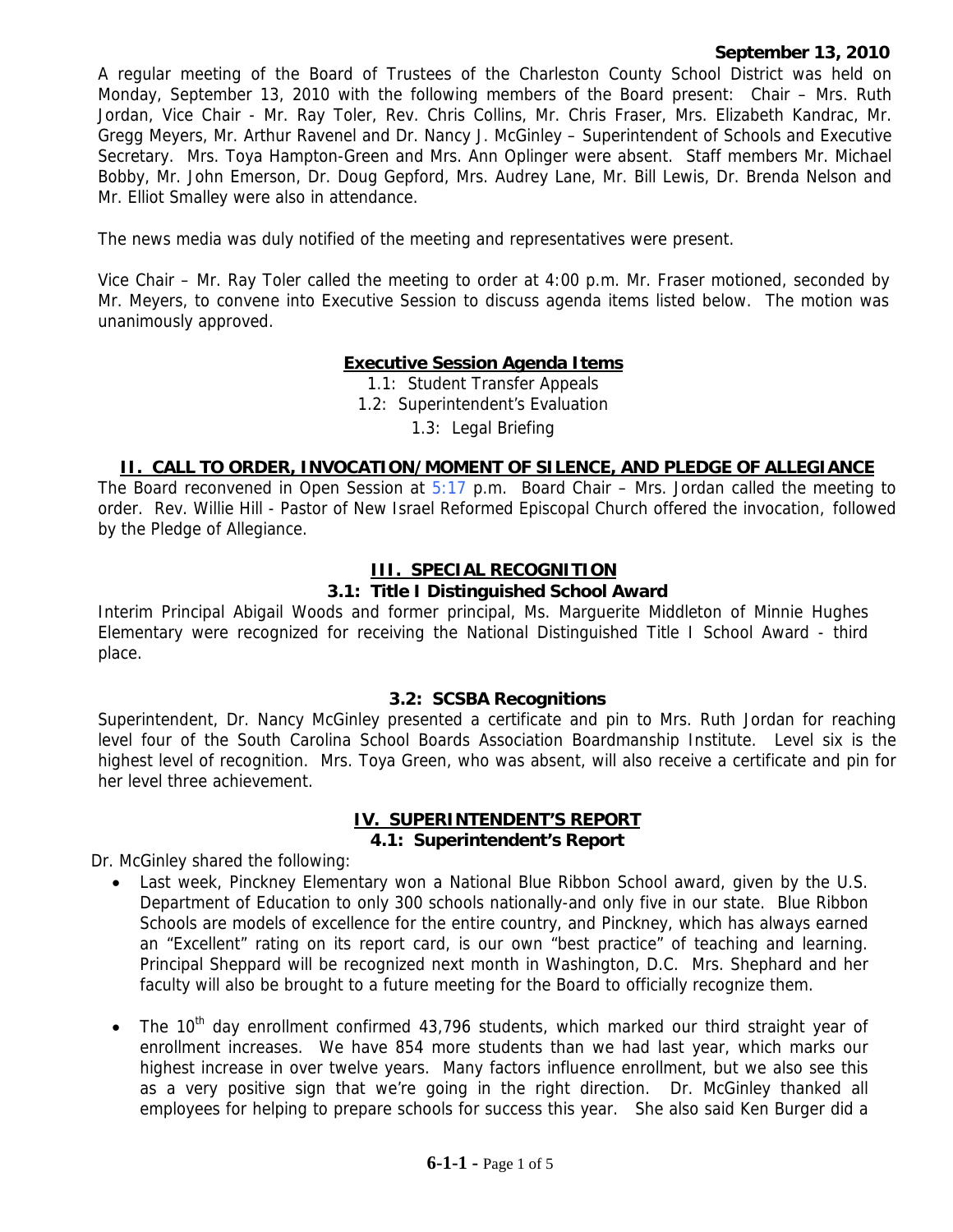great job of publicly honoring the tireless contributions of our facility services staff in a news article last week titled "Blue Shirts Dig In, Get Work Done".

- All across the district people are working hard on behalf of children. Sometimes they work too hard. CCSD has officially launched the Employee Wellness Initiative staff has been talking about. Schools are now developing School Wellness Committees to promote the health and well-being of their faculties using strategies that they will create and lead themselves. The Committees-designed to address multiple components of wellness-will kick off in October, when each school will dedicate a faculty meeting to the topic. Ultimately, this is about valuing our staff and reaching out to them-together with partners from the health community-to create and promote a culture of wellness that is employee focused, not employer focused.
- CCSD's S.A.T. and Advanced Placement scores were released today. Similar to the state and country this year, we experienced a dip in our S.A.T. scores, and that's something we're going to look into. The district wants these scores to increase. The district also had a slight decrease in the percentage of students scoring a "3 or higher" on the AP exam, but a record number of exams were taken. While staff is pleased about increased participation and access, they want our scores to go up with participation in the coming years, so they will work on moving this forward.
- Dr. McGinley is visiting two schools each week to meet with faculties, observe classrooms, and listen to teachers' concerns. She enjoys the chance to get up close and personal with teachers and students.
- Last week while visiting C.C. Blaney and Mitchell elementary schools, staff talked a lot about the district's highest strategic priority, "Effective Teaching and Leadership." Information on teacher effectiveness was presented at a board workshop last school year, and staff recently did a lot of planning and organizing around the "Teacher Development Cycle." The idea here is to look comprehensively at a teacher effectiveness system that addresses not just evaluation and compensation, but recruitment, on-boarding, development, and other key factors. Staff wants to take the time to do this WITH teachers, not TO them. A district-wide e-mail was sent to teachers about this last week. In closing, Dr. McGinley said she looks forward to updating the Board on forward progress in this high-priority area.

At this time, Mrs. Kandrac suggested the Superintendent share good news about the district on radio stations, since that is a part of her evaluation. In response to Mrs. Kandrac's suggestion, Dr. McGinley said she was recently on the **Savage Report** and **Talk Back**. In addition, other CCSD staff members have also appeared on talk shows.

## **V. VISITORS, PUBLIC COMMUNICATIONS**

### **5.1: Visitors, Public Communications**

There were no visitors signed up to address the Board at this meeting.

## **VI. APPROVAL OF OPEN SESSION BOARD MINUTES**

### **6.1: Approval of Open Session Minutes of August 23, 2010**

Mr. Toler motioned, seconded by Rev. Collins, approval of Open Session Minutes of August 23, 2010. The motion was approved 7-0.

## **6.2: Motions of Executive Session of September 13, 2010**

The Board approved the following motions that were made in Executive Session:

**1.1: Student Transfer Appeals** – The Board approved student transfer appeals B, C, & D; student transfer A was approved under the No Child Left Behind criteria. The motion was approved 7-0.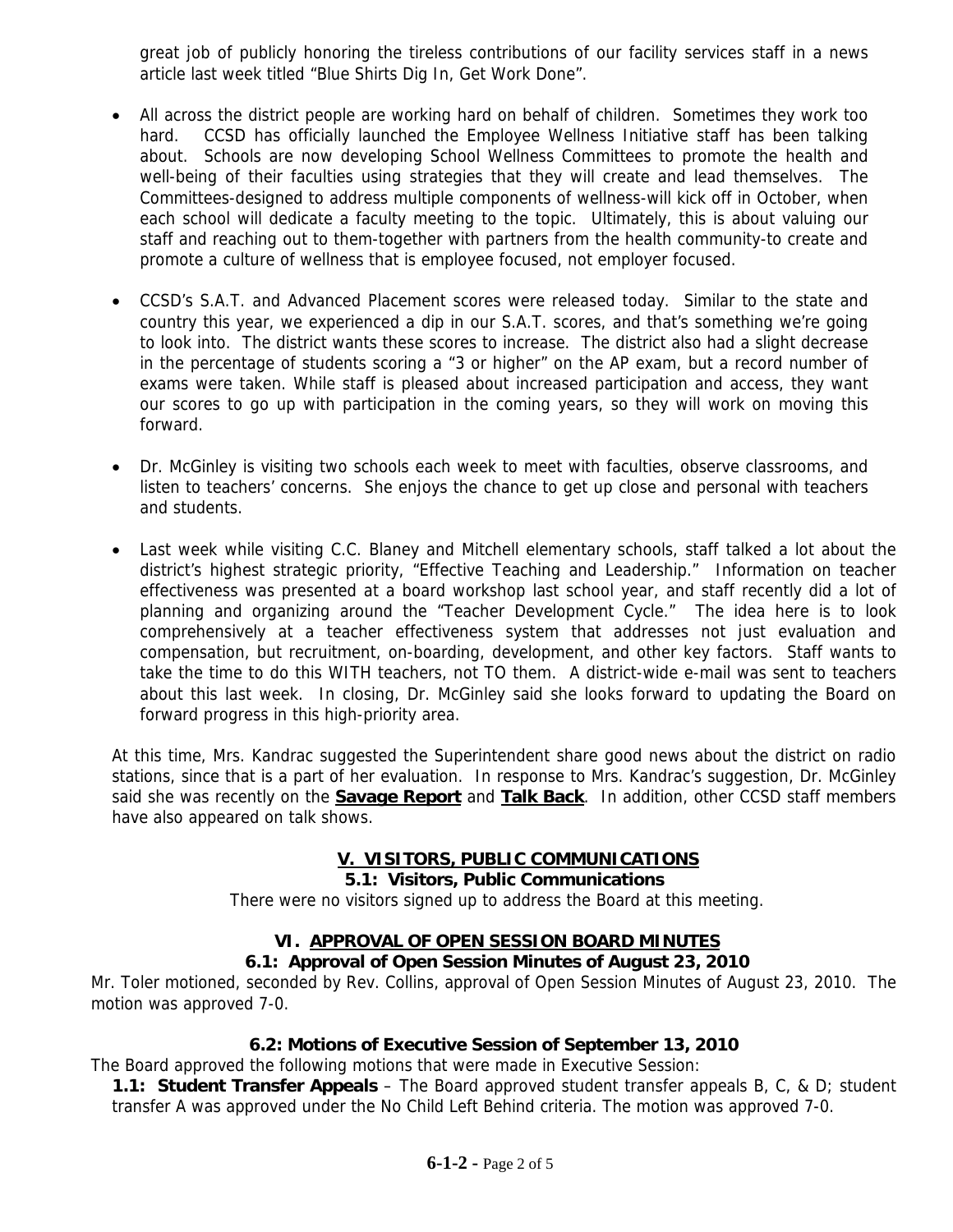**1.2: Superintendent's Evaluation -** The Board discussed the Superintendent's Evaluation in Executive Session and approved a motion to adopt the Superintendent's Evaluation Instrument. The motion was approved 6-1 (Kandrac opposed).

**1.3: Legal Briefing –** Mrs. Jordan announced that the Board received a Legal Briefing in Executive Session. No action was taken.

### **6.3: Financial Minutes of August 23, 2010**

Mr. Toler motioned, seconded by Rev. Collins, approval of the financial minutes of August 23, 2010. The motion was approved 7-0.

### **VII: MANAGEMENT REPORT**

### **7.1: Sole Source and Emergency Procurement Report**

The Board received the Sole Source and Emergency Procurement Report as information. Mrs. Kandrac suggested staff review documents she brought from conferences she attended to find information on newer products on the market and seek better bargains. Mr. Frederick Feil, responded to several procurement questions. In response to a question from Mrs. Jordan regarding Sole Source for a tree cutting service, Mr. Feil said that the Town of Mt. Pleasant and City of Charleston have the responsibility of identifying tree cutting service for Urban Foresters. Mrs. Jordan expressed concerns about the large money spent without bids. She requested staff secure something in writing from both the City of Mt. Pleasant and the City of Charleston that confirms Urban Foresters' agreement. Mrs. Kandrac questioned the funding source for \$10,000 spent to move Mt. Pleasant Academy. Mr. Lewis said two schools were moved during the holiday. Mr. Bobby said he would respond to Mrs. Kandrac's question at a future meeting.

# **7.2: SWMBE 2010 4th Quarter Update**

The Board received the SWMBE 2010  $4<sup>th</sup>$  Quarter Update as information. Mr. Bobby highlighted page 7.2-2 indicating the key statistics could be found there. He said the district was well ahead of where it was in 2009. He also said that while disaggregated info was not available to show if race of women owned businesses, the criteria could be adjusted to address that in the future. Mrs. Jordan suggested it was necessary to have the race breakdown for the next quarterly report.

## **VIII: CHARLESTON ACHIEVING EXCELLENCE UPDATE**

### **8.1: Adult Education Update**

Mrs. Susan Friedrich presented the following information on Adult Education

### **Program Services**

- **High School Diploma / Exit Exam Remediation** 
	- o This program is offered to students who wish to obtain a high school diploma. Students must meet the same graduation requirements as a student who graduates from a high school in South Carolina.
- **GED Preparation** 
	- o This high school equivalency diploma program is based on the GED Tests, a battery of assessments in four core academic areas: Language Arts (reading and writing), Social Studies, Science, and Mathematics.
- **Adult Basic Education** 
	- o This program serves adults who function below the 8th grade in reading and mathematics.
- **Church and Community Collaborative Initiatives** 
	- o This program partners with faith-based and community organizations. For on-site service, Adult Education provides GED Preparation, ESL instruction, and a WorkKeys Career Readiness Certificate Program.
- **WorkKeys Career Readiness Program** 
	- o The Work Keys Career Readiness Program® provides instructional and assessment services to adult learners needing employability skill development for the purpose of job placement.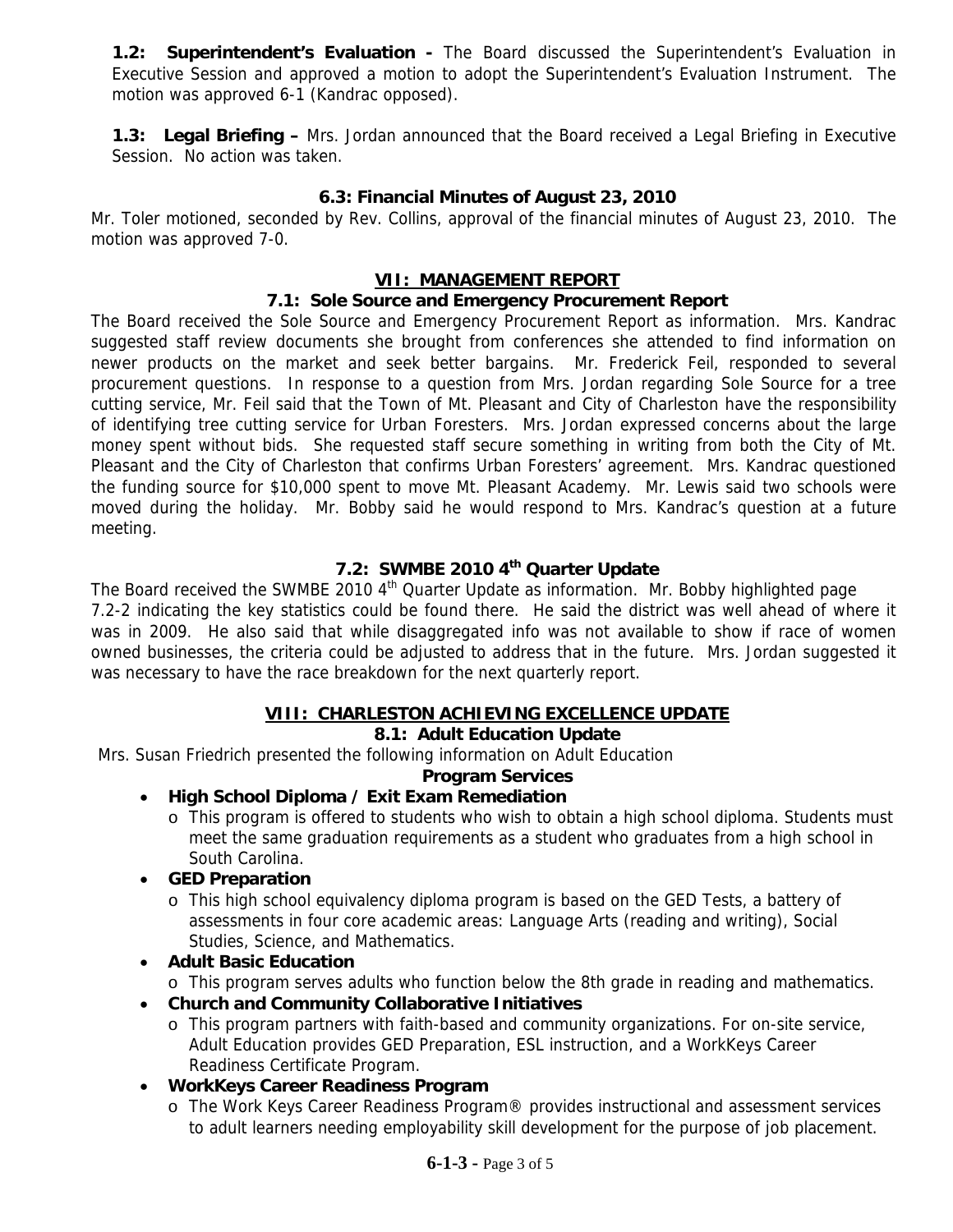The Career Readiness Certificate Program utilizes the Worldwide Interactive Network (WIN) Curriculum in preparing participants for the Work Keys assessments.

### • **English Literacy**

o This program is designed to provide English instruction for those adults who speak a native language other than English or who have difficulty speaking, reading, writing, or understanding the English language.

### **District Goals**

- 1. Elevate Achievement Overall
- 2. Close the Achievement Gap Between Groups
- 3. Increase High School Graduation Rates

### **2009-2010 Charleston County Adult Education Performance**

|                 | <b>Total Students</b> | <b>Number Completed Level</b> |
|-----------------|-----------------------|-------------------------------|
| ABE & ESL Total | 1 584                 | 893                           |

In closing, Mrs. Friedrich said, CCSD will continue to

- Meet and exceed state and federal performance measures
- Reduce CCSD's potential dropout numbers
- Generate significant numbers of high school diploma graduates and GED recipients
- Provide quality training and educational programs to businesses, industry, and community-based organizations

# **IX**. **POTENTIAL CONSENT AGENDA ITEMS**

## **9.1: Board Approval – Second Reading – Board Policies**

- A. ECAA Video Cameras in Classrooms, Hallways, School Buses and Other District Property
- B. GBI Employee Participation in Political Activities
- C. JFAB Nonresident Students **Pulled**

A recommendation to approve the second reading of Board Policies Listed above. - On behalf of the Policy Committee, Mrs. Jordan moved approval of the second reading of the two policies listed below. Please also see votes below. Board Policy JFAB – Nonresident Students was pulled. Therefore, no action was taken.

- o ECAA Video Cameras in Classrooms, Hallways, School Buses and Other District Property Approved 7-0.
- o GBI Employee Participation in Political Activities Approved 6-1 (Kandrac opposed).

## **9.2: Board Approval – First Reading – Board Policies**

- A. JICFAA Harassment, Intimidation or Bullying  **Pulled**
- B. GBEBD Acceptable Use of Technology Approved 6-1 (Kandrac opposed).

On Behalf of the Policy Committee, Mrs. Jordan moved approval of the first reading of board policy GBEBD – Acceptable Use of Technology. The motion was approved 6-1 (Kandrac opposed). Note: Board Policy JICFAA was pulled from the agenda. Therefore, no action was taken.

**9.3: Home School Applications** – A recommendation to approve the home school applications. Mr. Meyers moved, seconded by Mr. Fraser, approval of home school applications. The motion was approved 7-0.

**9.4: Purchase of Fountas & Pinnel Leveled Literacy Intervention Program** – A recommendation to purchase Fountas & Pinnel Leveled Intervention Kits and diagnostic assessments for 32 elementary schools to use for First Grade Academy Students. The funding source is K-5 professional development